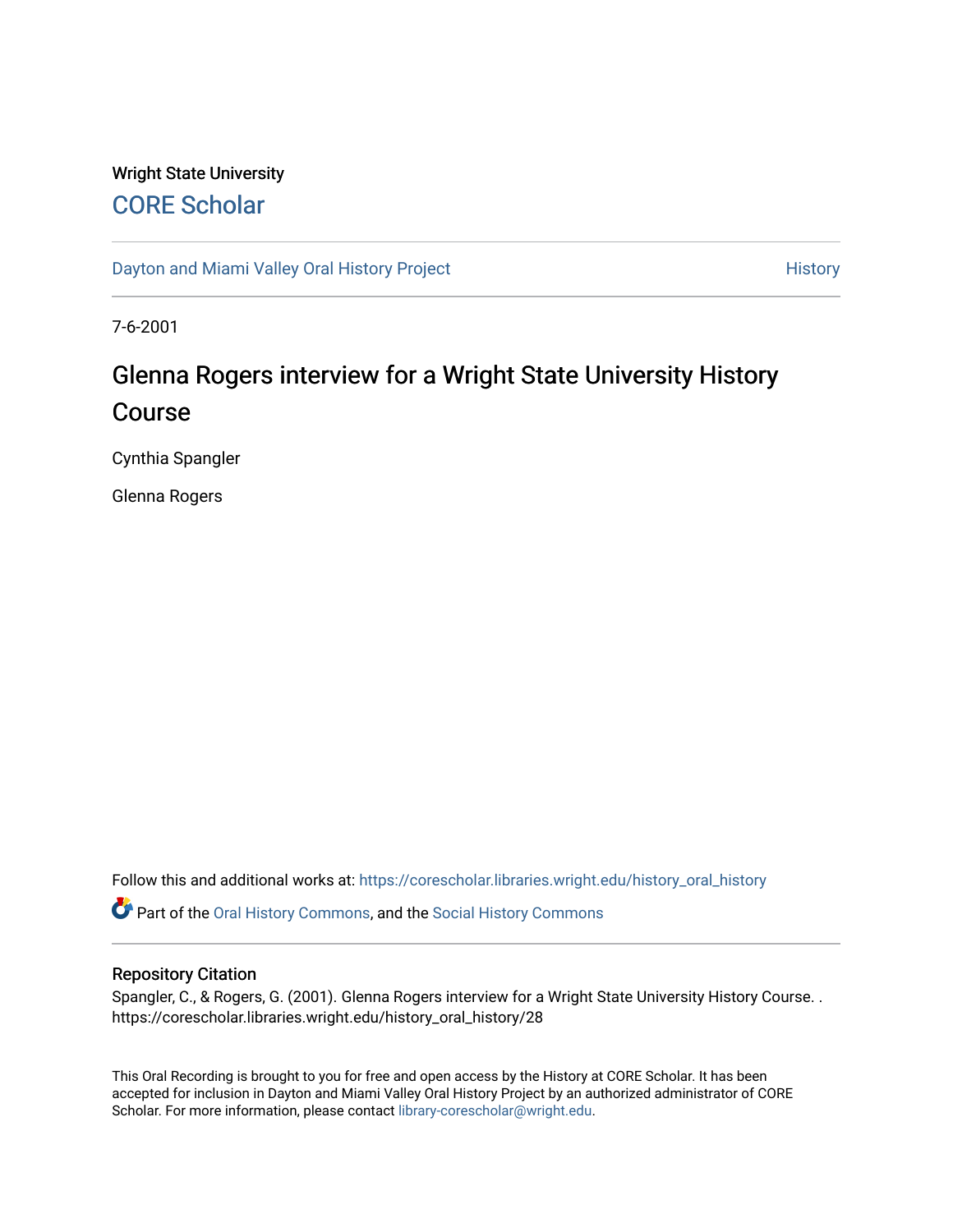#### Glenna Rogers

C.S. Where did you go to high school?

G.R. Jamestown, Tennessee, York Institute. You know that sounds like an institution, it probably was. No it was named for Sergeant York because he was born there and he and my grandfather were friends. I grew up with Sergeant York sitting at the dining room table a lot of times because I lived with my grandparents when I was little.

C.S. What kind of neighborhood did you grow up in, this was a small town? G.R. Oh, it wasn't even a town, it was a farming community. There was not even electricity or anything when I was little, when I was growing up. We didn't have electricity; we had kerosene lamps and outside toilets. That's more than you wanted to know?

C.S. What year did you graduate?

G.R. 1953.

C.S. What did you do for fun?

G.R. I don't think we had fun (laughs). Probably, we played in the creek with my cousins and we played baseball with a broom and a like a rag ball. Though actually, we didn't really have any fun. I didn't never got to go to ball games or anything 'cause we lived too far away. So I guess that's as close to fun as we ever had. I think we built playhouses and something like that, made mud pies when we were little. But that was it.

C.S. Well, what about on date? What sort of things did you do for dates? G.R. When I was in high school? Well, see I wasn't allowed to do that either. I think I had two dates when I was in high school and my sister had to go with me. So when I came to Dayton then, I had never been out of the hills and so it was just like a whole big world, I was like a twelve year old going to a carnival or something. I didn't know what to do, and I had been raised so strict when I came here. 'Cause I caught a ride with somebody I knew that lived in Dayton. I said the first person I know that's going out of here when I graduate from high school, I knew I had to stay there that long, and as soon as somebody's leaving here, I'm going with them. So, it was my stepmother's sister that came on vacation about the time school was out and I said can I go to Dayton with you? She said yes. I didn't hardly know them. So I, they let me stay with them for two weeks. She took me to find a job. I had never been on a bus, I'd never been, I'd, you know, never been out of the hills. So when I got a job, which was quickly, because, I guess, apparently high school wasn't out here. Because we got out earlier in the hills. So my first job was at McCall's, McCall's printing and I met some girls that worked at McCall's, so they lived in a dorm type thing. We had a housemother and so I knew I had to go there because I didn't know how to live by myself. So I moved in there with those girls and I guess that was my first actual venture into the world was then. And then I was scared to death, I didn't want to, you know,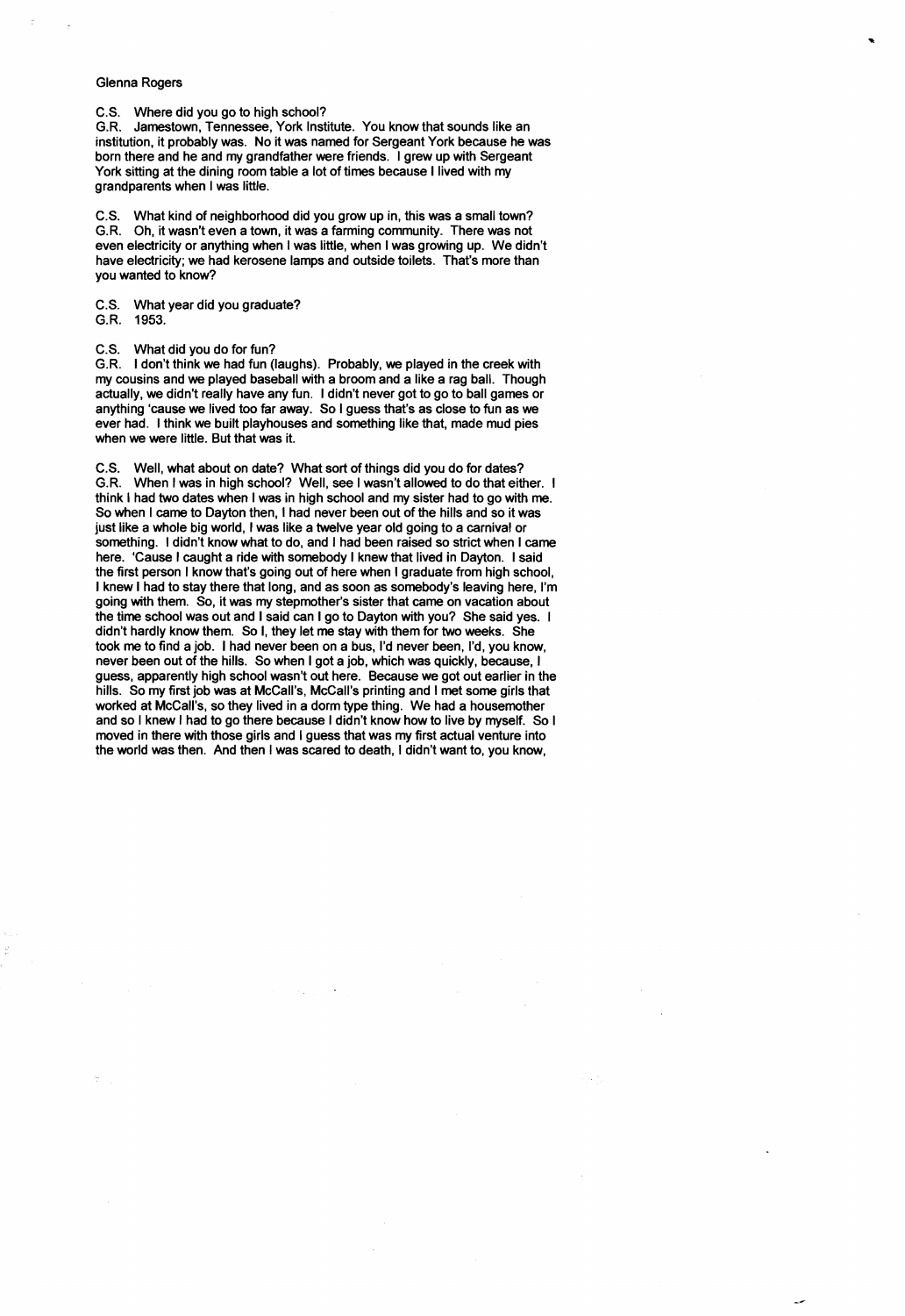ah man, I don't know if I wanted to go out with guys. 'Cause everyone wanted to fix me up with a date. Well, I would make sure they were going with me, you know it was like a double date. I just knew you didn't go out with guys by yourself. And I think the first movie that I saw, or that I had a date to go to a movie, was down at the old RKO Keith's, and it was like On the Beach with Burt lancaster. That was my first like, movie movie that I saw with a date.

C.S. Well that was what I was going to ask you, was where you went to see movies?

G.R. That was the first movie I ever saw with, you know, except for Gone with the Wind. And then, I guess, from there maybe I think drive-ins were big then so we .. to the drive-ins because it was cheap I think it was fifty cents then and go down to the drive-in, so you could take your own popcorn and everything. I think that's where we went to the movies for quite a while, although we, I didn't have a car. We had to go with somebody that had a car. I don't even think that any of the girls that lived at this dorm thing had cars. So I don't remember how we got to the movies, I guess one person would have a date and we'd all go along (laughs). She probably only had that one date.

C.S. So, who were some of your favorite actors and actresses?

G.R. oh, well Kirk Douglas was just absolutely wonderful, and um, of course I always loved Katherine Hepburn and I guess I still do. I didn't ever get into like the Marilyn Monroe type, I guess. I like the old classic type people maybe, but I was just in love with Kirk Douglas. I remember that, I don't know why, but I was.

C.S. Where did you like to shop?

G.R. Well then we went downtown all the time because we didn't, there wasn't any malls and if there had been we wouldn't have had any way to get there because we had to go on the bus. And we'd always go downtown and there was, of course, Rike's and the home store, like Elder Johnson's and I thought that was really classy. If I had enough money to go there and get anything, but there was some little old tacky shops along Main Street then, that was where I could afford to buy something, was those little cheapy shops 'cause I didn't make very much money, but if I ever could afford to get something from Elder's or Rike's then that was my favorite when I could afford it. And Maude Mueller candies. That was a treat to get to go to Maude Mueller's. Then I worked downtown after McCall's. I worked at E.F. McDonald's, downtown, so I get ... or something when we got paid. I'd treat myself and go to Maude Mueller's and get candy. That was a big treat.

### C.S. What fashions were popular?

G.R Tight, straight legged jeans, like you had to grease yourself almost to get into them and we'd all sew them up, you know, sew the legs up a lot tighter than they were. Ducktail haircuts, even for the girls. I remember having one of them.

I'm trying to thing what length, how we wore the skirts. I think they were just knee length. I don't remember any extreme sort or long. Then I guess after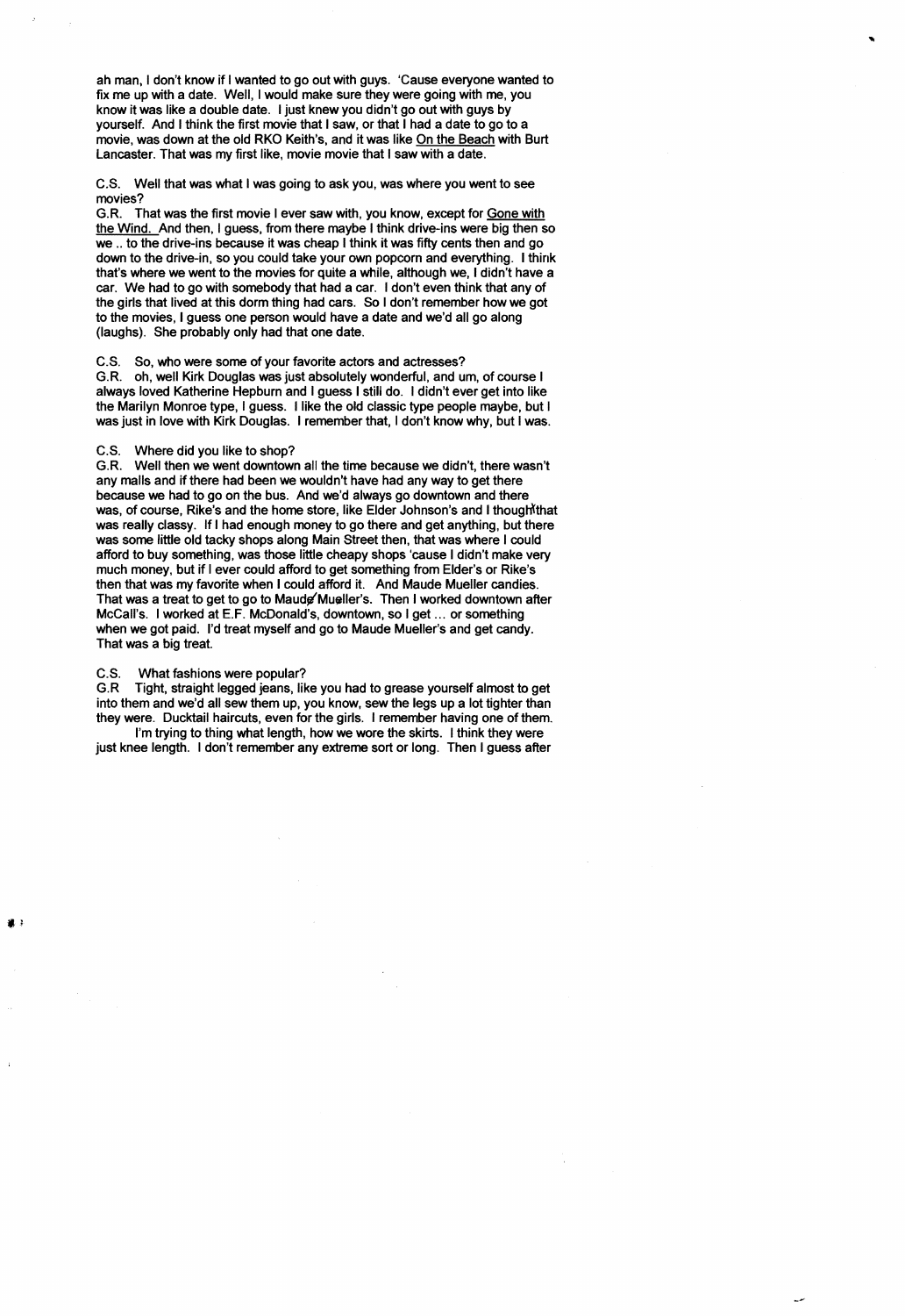the ducktail, is when the bouffant (laughs) came in. So I guess we went from the ducktail to the bouffant. But as far as, all I can remember on the clothes is just, girls didn't wear, I mean, when we went downtown we would never have gone downtown with those jeans. We had to put our white gloves on and a hat and, I don't know how I ever managed to get a hat and white gloves because I was so poor, but I did. I wouldn't have gone downtown otherwise. I guess we wore dresses probably with that, I don't remember wearing skirts, maybe a nice skirt and blouse, but then it was a skirt and sweaters.

#### C.S. What kind of music did you like?

G.R. Of course that was about the Elvis era so we loved Elvis and Chubby Checkers and we used to go out to Gene Barry's, he used to be Gene By Golly Barry was out on West Third Street. He played records in some window, store window, and that was the biggest thing if you could go in there and buy a record and 45's of course with Gene By Golly there. So any of the rock and roll stuff.

C.S. My next question is what did you do for entertainment at home?

G.R. When I was still single or after I got married? Oh staying in... I don't remember, except the TV. When I came to Dayton was the first I ever had TV. Down in the hills we didn't have TV, we did get electricity down there when I was still in school, but we didn't have a TV. TV was the only, and then you know, then people visited a lot with each other because there wasn't as much to do. People, and friends, and by then I had one of my sisters lived here. So we'd visit back and forth. You, know just do, I don't even remember having cook outs that much because I don't think people had grills that much then, It wasn't the big thing.

C.S. A lot of people have mentioned playing cards; did you play cards at all? G.R. Yes, we did, I forgot to mention that. We were never allowed to play with cards that had faces on them when we were growing up, see this was the Bible belt where, and so we played Rook, so when I came up here it was, so find somebody who knew how to play Rook cause that was the only kind of game I knew how to play and we would play Chinese checkers and we used to play that, my sister and I, she moved up here after she got married. We played Chinese checkers and of course Rook, and there was Liverpool Rum, that was the first thing I learned, you know it was kind of like Canasta where you hade to do seven or eight different things with the cards. you know to make the card game complete and get so many of the... so that was the first game I ever learned other that Rook, with those nasty old cards (laughs).

C.S. One of my questions was what did you do on summer vacations or breaks, so I know before you came up her summer breaks were probably ... G.R. We worked in the cornfield or made hay or you know, those kinds of things. The only big treat that we had then, it would be so hot in the summer, we'd get to go to the river. The river was right there and then the river was clean, you could swim in the river. So that's what we got to do every evening after we